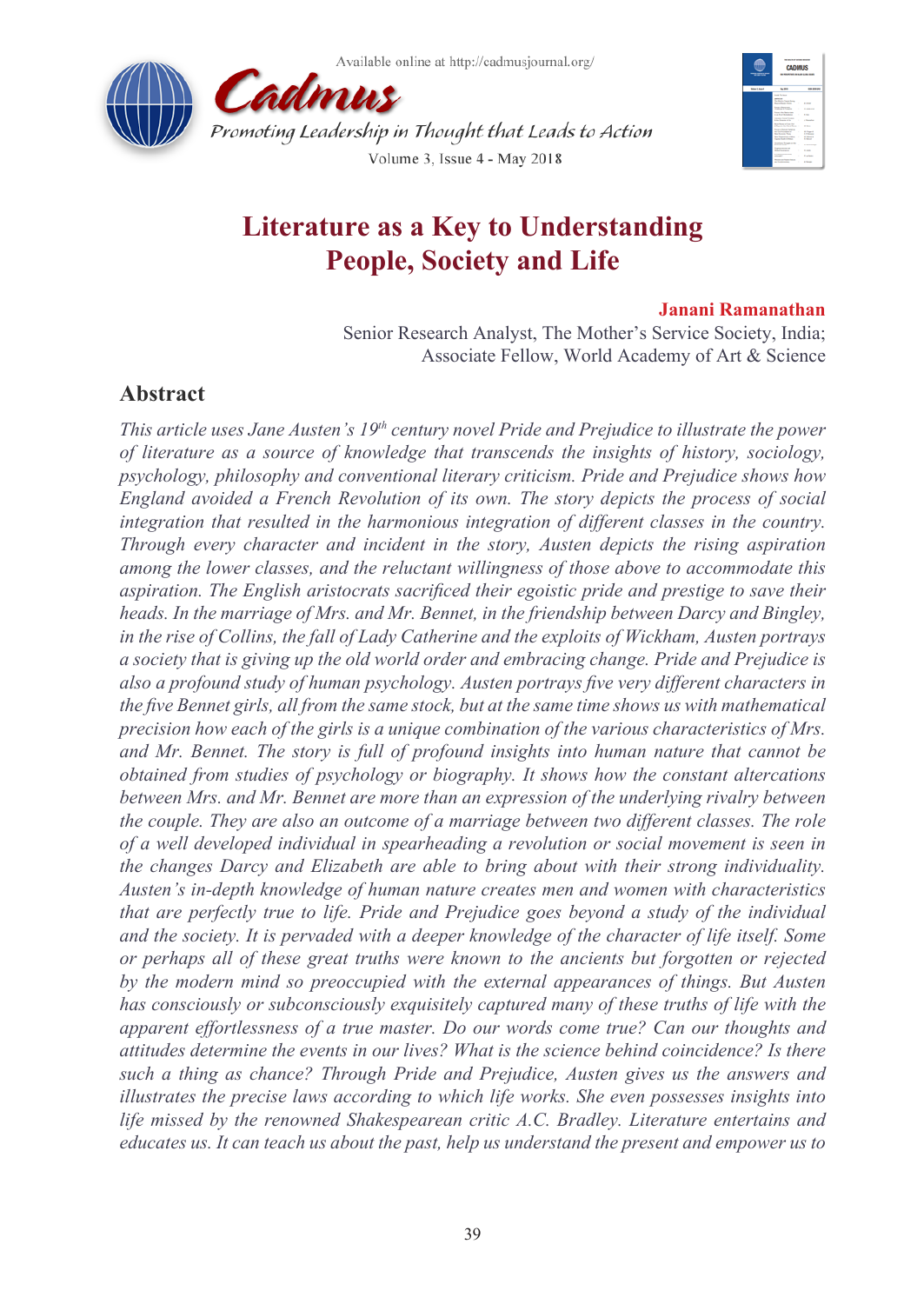*create the future. Read with this insight, Pride and Prejudice, as all great works of literature, offers us all the knowledge required to promote individual accomplishment and human welfare. New canons of literary criticism need to be evolved that discover the knowledge of life in literature.*

*"Life is the raw material from which the creative imagination of great writers generates works of fiction that are truer than life—truer because they probe and reveal more deeply its real character."*

### **1. Understanding the Character of Life**

Entertaining literature enthralls us with suspense, humor and the intense action of an engaging plot. Superior literature transcends mere action. It presents to the reader the author's insights into human character and reveals the complex ways in which human character, action and circumstance interrelate to generate chains of consequences and results. Still finer literature reveals the complex interactions between action, individual character and the evolving character of the society in which the action takes place. The greatest literature goes still further. It reveals not only insights of individual and social character but of the character of Life itself. A new genre of literary criticism that studies literature as a mirror of life and draws from it deeper insights into the character of Life will open up a window to the profound wisdom that resides in our vast repository of world literature. Even personal experience cannot match its value, for in our own lives we are but half-conscious and too involved in the action to truly decipher its significance. Only the knowledge that comes from direct spiritual experience can exceed the intuitive perceptions of great literature. And like the scientist who in recent centuries has acquired more and more powerful instruments to delve more deeply into the mysteries of the infinitesimal and the infinite, we shall find that great literature offers an unending revelation both of the minute details revealed by critical analysis and the integral knowledge offered by a synthesis that exceeds the limitations of mental logic to reveal the logic of the infinite.

### **2. The True Purpose of Literary Criticism**

'Three or four families in a country village is the very thing to work on', Austen advised her niece in a letter, and her novel *Pride and Prejudice* seems to be just such a story. It is about the Bennets and their neighbours the Lucases in the village of Longbourn. The story follows the lives of the members of the two families, their relatives and friends over a period of a year. In the little bit of ivory on which she worked with a fine brush, as she described her own work, there are plenty of dances and dinners, disappointments and heartaches, engagements and weddings. Many have criticized Austen for her commonplace stories with fairy tale endings. Raymond Williams, author and critic, uses her own classic opening line to summarize his criticism of her work: 'It is a truth universally acknowledged, that Austen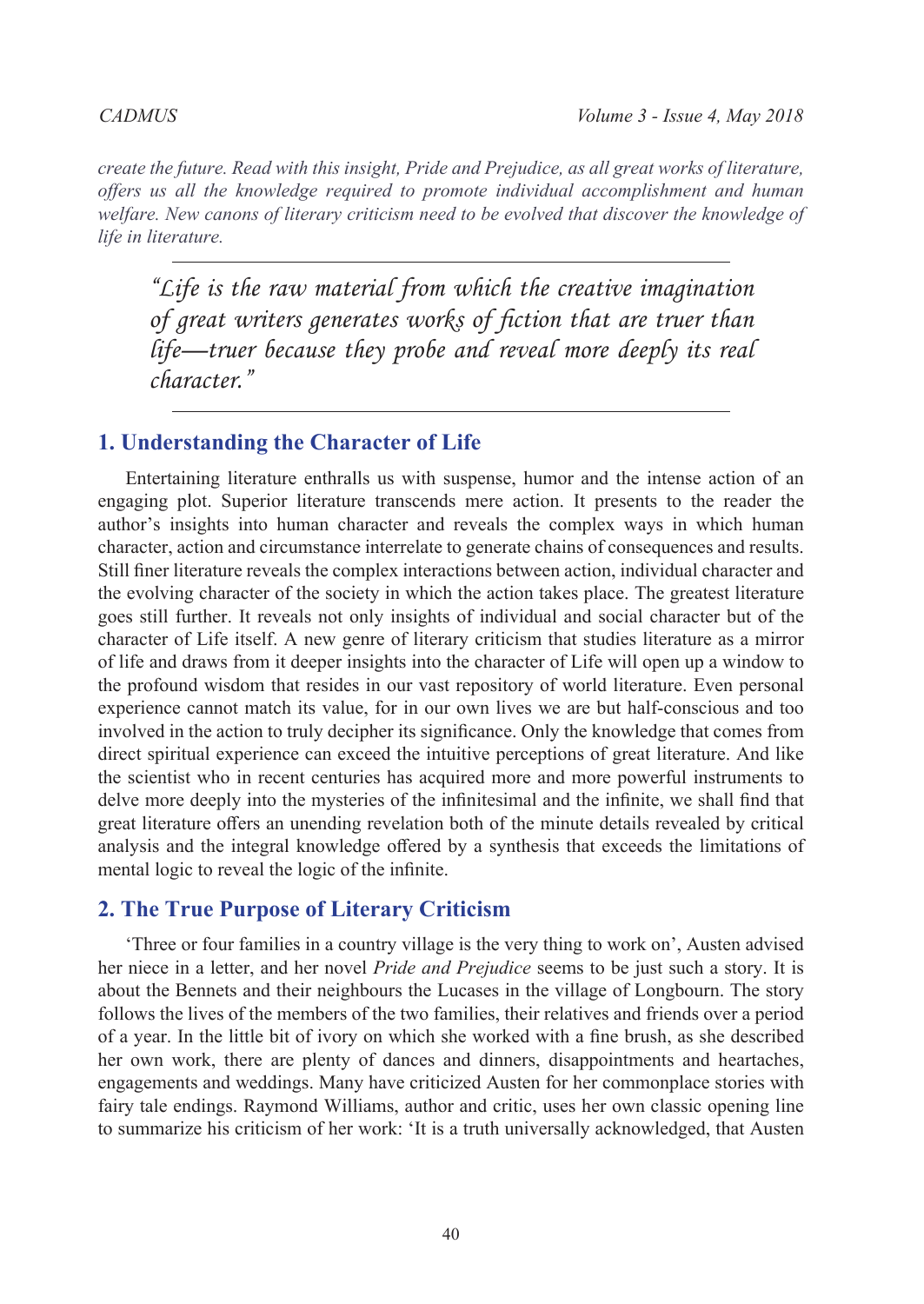chose to ignore the decisive historical events of her time.' But Austen did not ignore anything. It was her critics who have missed the point for over two centuries. In her works, Austen writes about the condition of the church, the decline of aristocracy, the treatment of the poor, greater rights for women, the rising aspirations of people and the French Revolution. She shows us how England managed to avoid a similar revolution. Her books, as all great literature, offer insights into human psychology. They go further and reveal the great truths by which society and life function. They analyze the science behind chance happenings and lucky coincidences. They offer us all the knowledge required to promote individual accomplishment and human welfare.

*"The more subtle the message, the more powerful it comes across."*

Austen ignores neither the historical events of her time, nor the social conditions of her land. She was born during the American Revolution, and England was at war throughout her life. She wrote her six novels during the French Revolution and the Napoleonic Wars. She had two brothers in the navy, and one in the army. Her cousin married a French nobleman who was later sent to the guillotine. Unlike other European countries, England had not imposed a ban on newspaper reports about the Revolution initially. Groups that were loyal to varying degrees to the principle of the Revolution found support in England. Their meetings and pamphlets received wide attention. As a result of all this, Austen was clearly aware of and touched by the socio-political movements of the period. So when a fierce war was raging in a neighbouring country, and aristocrats were being beheaded, how could she be engrossed in a tale of country girls, their dresses and dances, their affairs of love and marriage?

To this, there is a simple, incontrovertible response, that contrary to the generally held belief, and in spite of her own advice to her niece, Austen was not writing simply about three or four families in a country village. It is not possible for any writer, especially one of Austen's stature, to create something that is not true to life. Great writers consciously or subconsciously reflect truths of life and the happenings in society in their writing. No creativity, not even in a tale of fantasy or science fiction, can describe something that is untouched by the trends and values of society, either current or pertaining to some period in history. Life is the raw material from which the creative imagination of great writers generates works of fiction that are truer than life—truer because they probe and reveal more deeply its real character. Life, no matter how disguised as fiction, is the reality they portray in people and events. Some writers describe them explicitly. They weave historical events into their story, the very plot is based on these events. In *Les Misérables*, Victor Hugo devotes entire chapters to the Napoleonic Wars and the 1832 June Rebellion. Other writers describe historical movements more implicitly. In Charles Dickens' *David Copperfield*, the Industrial Revolution and its impact on Britain form the backdrop of the protagonist David's life. There are yet other writers whose works capture social changes more subtly. This is where Austen fits. The more subtle the message, the more powerful it comes across. Moreover, she had a compulsion to be subtle.

Mindless violence rapidly replaced the ideals of the Revolution across the English Channel. Then England became engaged in prolonged wars with Napoleonic France. The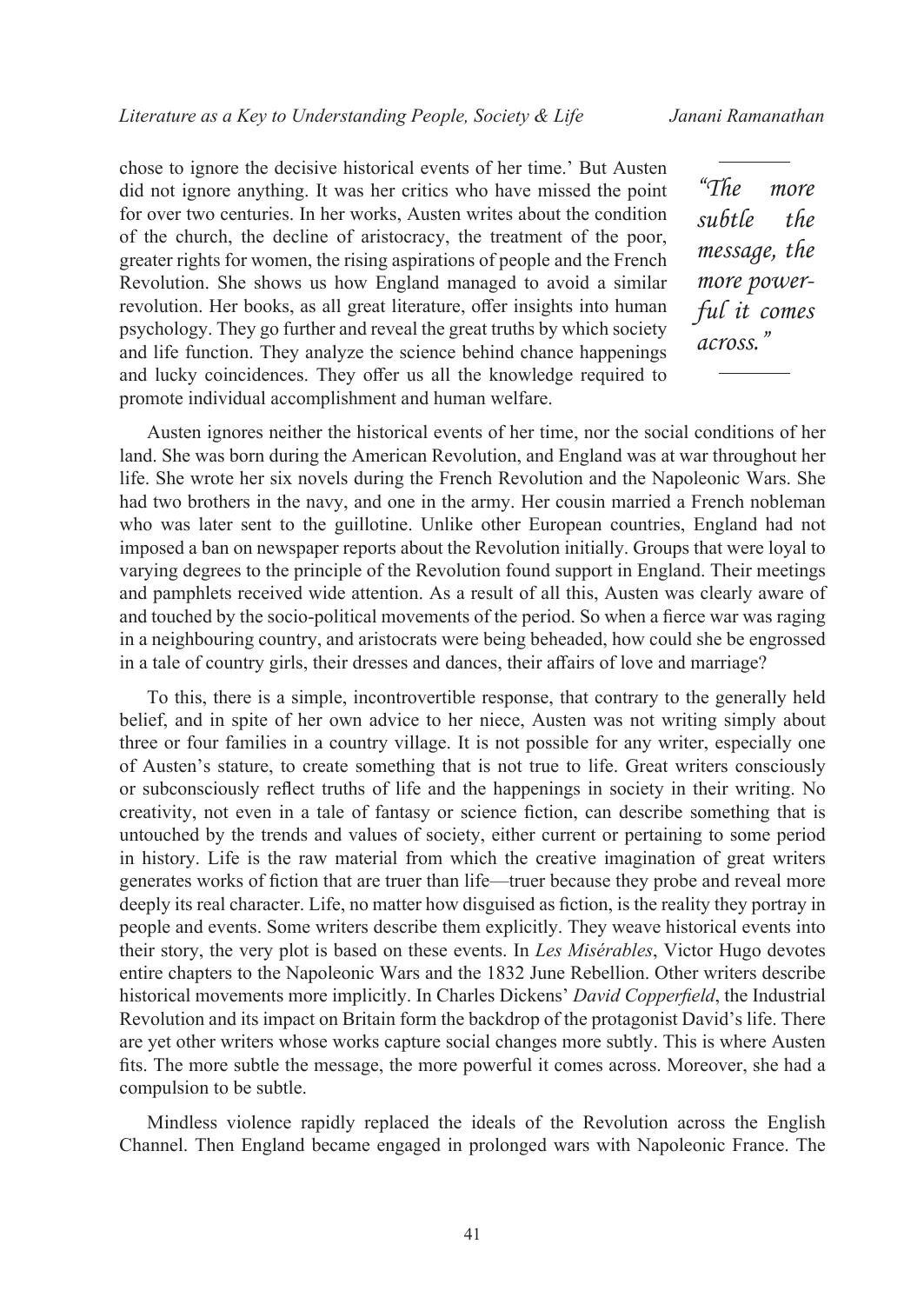English government that had not gagged the press initially became stringent. Any pro-Revolution sentiment became treasonous. Not only the views challenging the monarchy, but any view that seemed to question the status quo in society, be it the social structure, law, government policy, or the power of the church was considered treasonous. The climate of fear, insecurity and uncertainty that prevailed in the country induced as well as provided an opportunity for the government to crush any revolutionary and reformist ideas. In order to limit the spread of ideas and information, the government imposed a substantial stamp duty on newspapers, which the working class press was unable to afford. This restricted the spread of ideas among people of the working class. Authors, printers and publishers could be prosecuted for seditious libel, a tactic used by the government to silence criticism and quell any demand for reform. In 1789, discussion and comment on the Revolution were prohibited on theater stages. Even fiction could not broach on a radical idea. At such a time, Austen could not but be subtle in her critical social commentary.

*Pride and Prejudice*, to which we limit our focus here, is about the French Revolution, and the peaceful social evolution in England as a response to it. Through the characters and events in the story, Austen makes a critical social statement in an atmosphere that does not permit her to state her case more explicitly. She portrays what is happening around her in so subtle a manner that we almost miss it. But in every dialogue and description, Austen captures truths of society. All the characters' aspirations, attitudes and acts reveal them. Their friendships and relationships are determined by them. The success and failure of their initiatives echo universal truths. There is no mention of war or revolution in *Pride and Prejudice*. However, when we look beneath the surface of the story, we find the clear impact of the movement across the Channel on British society.

Helena Kelly, in her book *Jane Austen, The Secret Radical,*[1](#page-17-0) analyzes in great detail every line of Austen, and shows how the author reveals views on political and social issues of the day when one reads between the lines. Living and writing at a time when any criticism of the status quo was seen as disloyal to the country, Austen had to write warily. Kelly argues that Austen's conscious or subconscious attitudes are depicted through her characterizations such as in a comic clergyman and a boorish aristocrat. But Kelly has stopped short of taking the analysis to its logical conclusion. For the artist's intention is only of relative importance. What is more important is the nature of reality revealed in and through her works. That is the true purpose of literary criticism and of all art.

England had seen its own revolution a century earlier. It did not need such a violent uprooting of its social values. It had subconsciously imbibed the principles that formed the basis of the French Revolution. In fact, this was the reason its own version of the revolution, the Glorious Revolution of 1688, had been of a very different nature from the French. It had been bloodless and paved the way for the modern English parliamentary democracy. England was thus spared a revolution because it adopted a peaceful evolution.

The British society was stratified and class distinctions were present. But unlike in France, the distinctions were not rigid. With every century and then every decade, it became more and more easy to cross these boundaries. Birth was not the sole determinant of a person's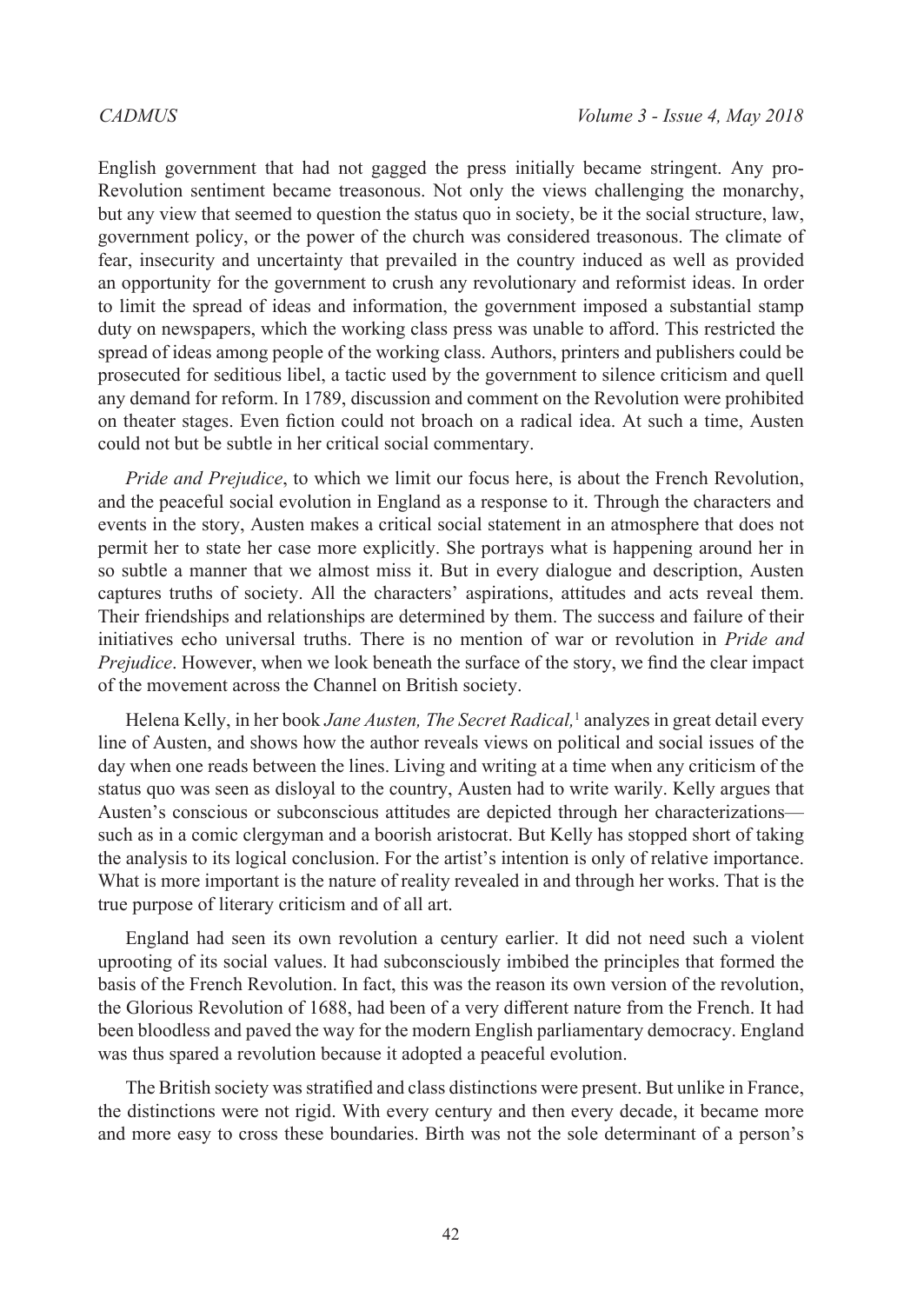destiny. One could be born in the working class, and find a way up the social hierarchy, to the trading, middle, landed, and even the aristocratic classes. Work, income, fortune, marriage, valour, ambition, enterprise and talent were different paths that could take one into the highest circles of British society. Whereas in France, birth quite determined everything in life from the beginning till the end. This absolute rigidity resulted in the French aristocrats losing their heads to the guillotine. The contrasting flexibility in British society, giving a thought to others below, lending a hand to those in the lower rungs, and accepting new entrants into their circles saved the aristocrats their heads. They were not always done voluntarily or willingly, but the social progression followed that general direction.

The English historian G. M. Trevelyan said that if the French nobility had been capable of playing cricket with their peasants, their chateaux would never have been burnt. It is on the record that on that July day in 1789 when the Bastille was stormed, some 300 miles away in Hampshire, the Earl of Winchilsea was playing cricket, and was bowled out before he could score a single run, by an untitled man named William Bullen. Whether it was playing cricket with a commoner that saved the Earl's castle or not, it was definitely embracing other classes that saved the English nobleman his future. Cricket, football, or any other sport would have served the purpose, it was the underlying principle. The British played without segregation, aristocracy, gentry, traders, workers and all. This interplay across classes allowed integration in society. This silent evolution that saved England its revolution is captured in Austen's romance of Elizabeth and Darcy, who hail from different echelons of society. Every page of Austen's writing is an alternative social treatise.

### **3. The Process of Social Development**

*Pride and Prejudice* begins with news of the arrival of a wealthy bachelor, Charles Bingley, at Netherfield Hall in Hertfordshire. But actually, the story begins much earlier. Twenty-five years ago, Mr. Bennet had been a young gentleman with an estate that provided him a comfortable 2000 pounds a year. Mrs. Bennet's father had been an attorney in the nearby town of Meryton. He had been fairly successful and left his daughter with 4000 pounds. Her sister had married their father's clerk who had succeeded him in business. Her brother was employed in trade in London. Mrs. Bennet had however set her sights higher. She was silly and foolish, but also very beautiful and vivacious. She wished to rise in society. Work and the trading class were not for her. Neighborhood dances and parties brought her and Mr. Bennet, the landlord of Longbourn estate, together. The charm of her youth and beauty, combined with the indiscretion of his own youth, led to their marriage. The first seed of social evolution that harmoniously wedded the landed upper class and the rising middle class was sown. Mrs. Bennet is now the mistress of Longbourn, and of the most prominent family in the neighborhood. Her sister, brother and their families are welcome at Longbourn, and her own daughters visit them in Meryton and London regularly. The girls have among their friends daughters of tradesmen and wives of soldiers. They are particularly close to the family of a neighboring knight. This union of one man and one woman symbolizes the larger union of two classes. It results at a macro level, in a gradual merging of various diverse sections of people and social groups.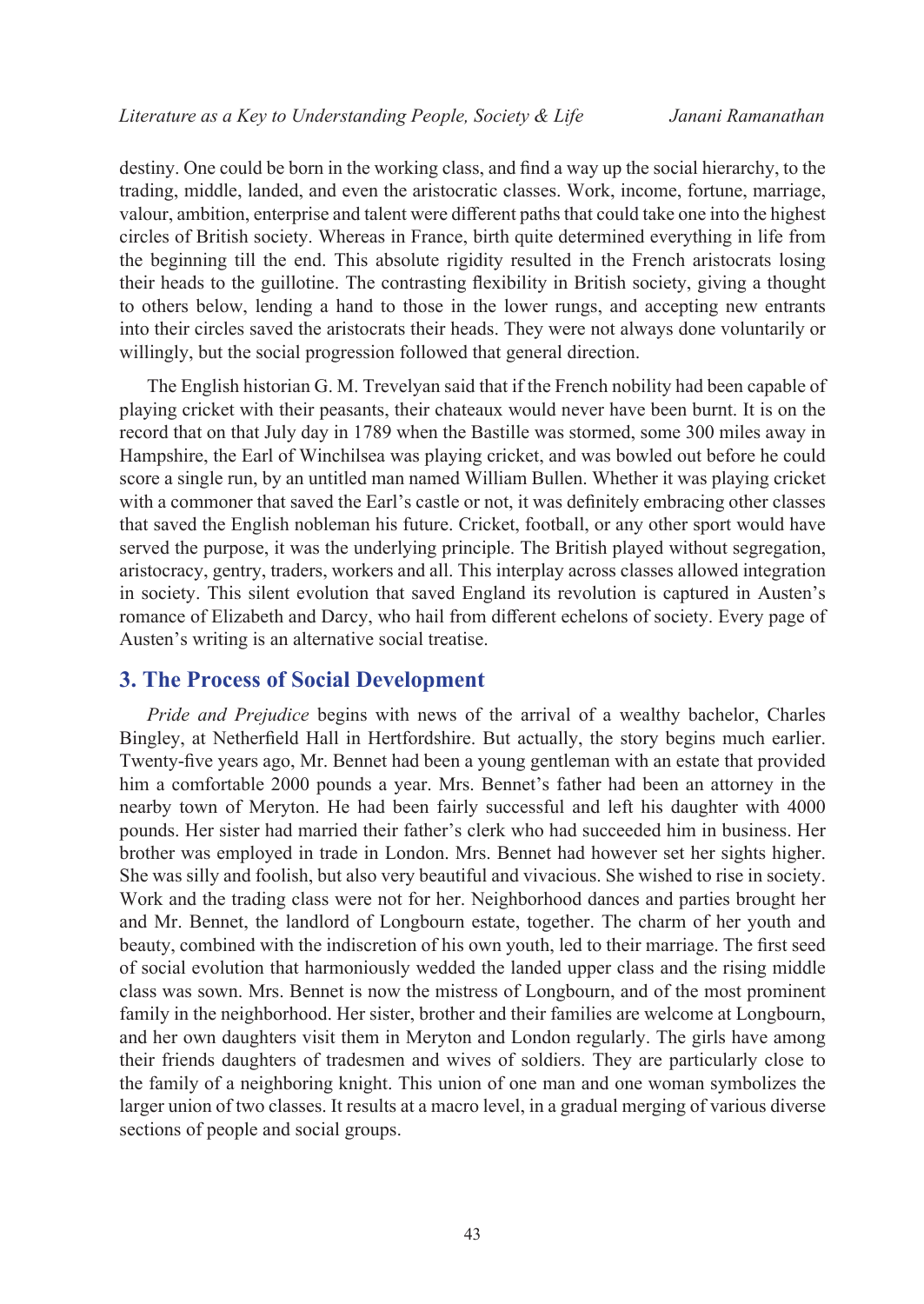Mrs. Bennet's aspiration for social rise continues and intensifies. Having become the mistress of Longbourn and found a foothold in the upper class, she sets about the task of having her daughters elevated further. When Bingley, with an income of four or five thousand pounds a year, occupies the neighboring estate of Netherfield, she exclaims, '*If I can but see one of my daughters happily settled at Netherfield... and all the others equally well married, I shall have nothing to wish for*.' This young man has recently inherited the fortune his father made in trade. Colonization and expanding trade were beginning to change the economic climate of the country. People were no longer dependent on the farmland for sustenance. Colonies supplied raw materials and served as vast new markets; railroad and shipping industries were developing; factories were coming up; and towns and cities were developing and expanding. Anyone with enterprise and diligence could improve his fortune. A new middle class was formed, that constantly sought to imitate and eventually join the wealthy classes. The social climate sanctioned this aspiration. Thus, Bingley, with his father's money that had been earned in trade, is trying to join the higher ranks. He has given up trade since the wealthy did not work or need to earn a living. He spends all his time hunting, riding and in such leisure activities. He keeps a house in London and an estate in the country. His friends are from circles that are more suited to his new life style. His closest friend, Fitzwilliam Darcy, belongs to an old, landed family. Bingley looks up to Darcy, is almost subservient to him, and brings him along to his new country home near the Bennet family. Darcy accepts Bingley's friendship and his invitation, and almost takes responsibility for the new entrant to his class. Just like the marriage between Mrs. and Mr. Bennet, the friendship between Bingley and Darcy is another facet of the social evolution that Austen captures in her story. Britain provided the opportunity for people to work their way up from the lower classes in one generation. The next generation found acceptance, sometimes readily, sometimes reluctantly, in the social circles above.

Darcy follows Bingley readily enough to his new estate, Netherfield Hall. However, he is more reluctant to accompany Bingley to the dances and dinners in the country. Bingley's rise is recent, and unlike some *nouveau riche* who are impatient to disown their humble roots, he is just as comfortable with the unsophisticated villagers as he is with the aristocrats. However, Darcy refuses to mix with the people of Hertfordshire. They are not exclusive enough for his taste. He is affronted when they speak to him. He finds their manners and values vulgar. He is eager to maintain his distance and distinction socially, if not physically. He comes to the first ball and is haughty and aloof. He does not find any girl good enough to dance with. To do so would be a punishment, he says, within earshot of the second Bennet girl, Elizabeth. Finally, it is this same girl to whom he proposes marriage, not once but twice. When his second attempt is successful, and his 'dearest, loveliest Elizabeth' accepts him, he feels a happiness that he has never felt before. His friend Bingley becomes engaged to the eldest Bennet girl, Jane, and the story concludes with the double weddings of the two friends with the two sisters. This 'fairy tale' ending for which Austen has been criticized is yet another symbolic step in the direction British society was taking. The highest levels of the landed gentry forged lasting relationships with the lower levels, erasing social boundaries. Darcy who was among the first circles in the land marries a girl without a fortune, the daughter of a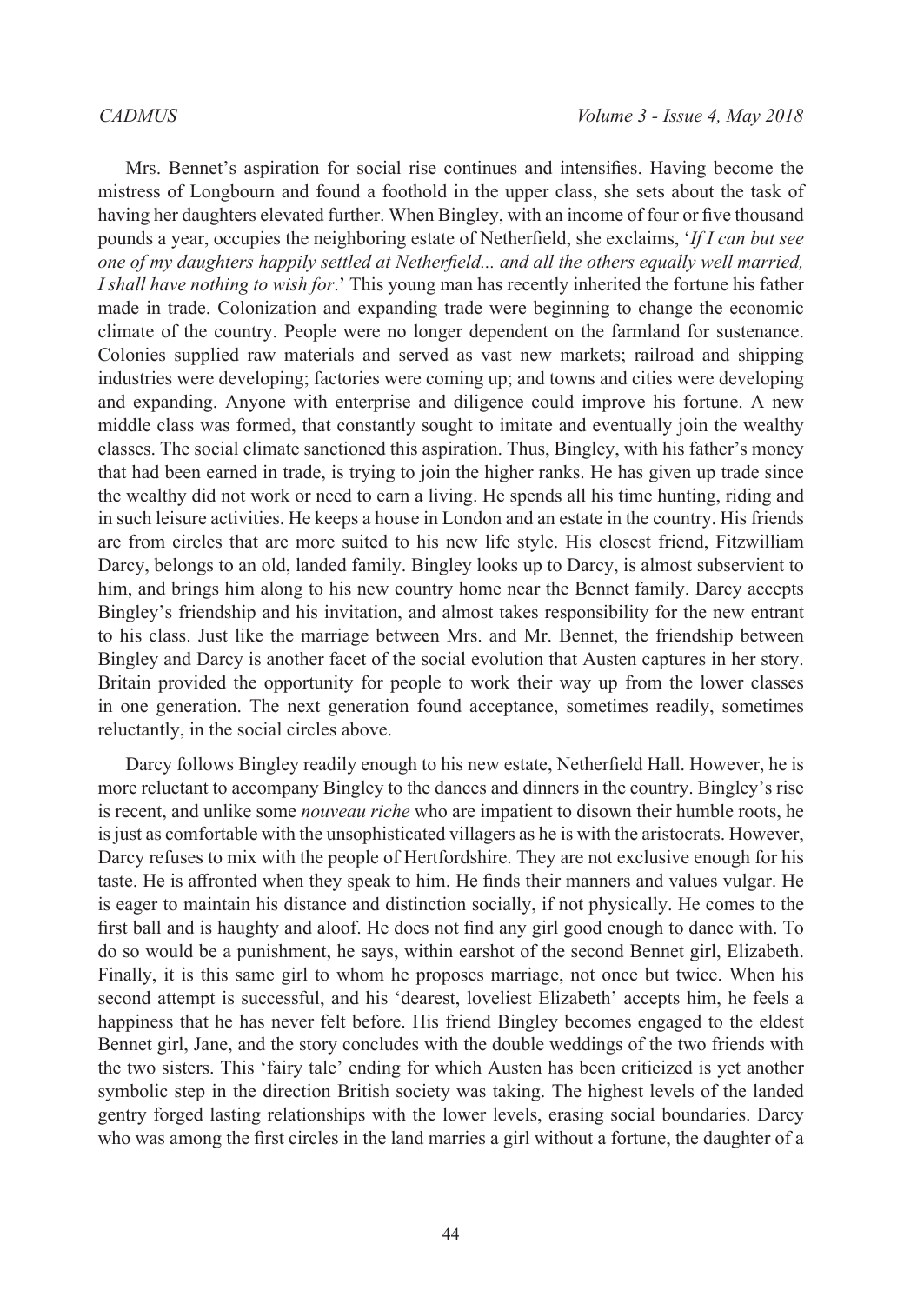modest landowner, with ties to the working class in the country and tradespeople in London. Bingley and Jane's wedding too bridges a similar but narrower gap.

Austen captures this same movement in numerous events in the story. Collins, the Bennet girls' cousin, has very humble beginnings. He finds employment in the church in Rosings Park, Lady Catherine's estate. The Lady is Darcy's aunt, and belongs to one of the oldest and wealthiest families in the country. Collins' family is of the most modest means. But the new social atmosphere sees Collins invited frequently to tea and dinner at the Lady's estate. He enjoys his social elevation; she needs his sycophancy for her own self-aggrandizement. In this symbiotic relationship between two classes, Austen deftly paints many pictures. The merging of two ends of the classes is reflected again here. The Lady's foolish and boorish ways show the decadence that is set in the upper classes. The parson's servility shows the lack of divinity and values in the Church.

Collins' father-in-law, Sir William Lucas, had been a trader in Meryton, the town neighboring Longbourn. He had happened to receive a knighthood, and promptly closed shop to retire in the country and enjoy his knighthood. A trader could find entry into the king's court, and become a knight! His daughter, Charlotte, is an unmarried twenty seven year old girl without beauty or fortune. Austen takes this girl who has been visiting Longbourn estate for many years to meet her friends the Bennets, and makes her its mistress. After her marriage to Collins, who is the heir to the Longbourn estate, Charlotte is set to succeed Mrs. Bennet in the position of prominence in the locality. Sir Lucas' knighthood and Charlotte's elevation through marriage to Collins are again Austen's portrayal of the social changes taking place in the country. Lowly people are raised to heights they have never imagined, and find entry into circles they had earlier admired from a distance.

Wickham, the son of Darcy's estate steward, had not stopped with simply admiring, he had coveted Darcy's lofty position all his growing years. Where his father had been happy to serve, Wickham wants to be master. He connives with the family governess to convince Darcy's sister Georgiana to elope with him. This will gain him Georgiana's fortune of thirty thousand pounds, as well as entry into the house, he need no longer be restricted to the employees' quarters. Two employees of the Darcy estate daring to breach the social boundaries violently and commit this act of social violence on Miss Darcy shows the daring in the lower classes, and the weakness in the upper. An unexpected visit by Darcy results in the detection and prevention of the scheme. Later, Wickham carries out something similar with Lydia, the youngest Bennet girl. Darcy has all his life disliked Wickham, with very good reason. In his brief acquaintance with Lydia, he has seen no reason to think well of her. He belongs to a wealthy, distinguished family, and used to consider contact with anyone outside his social sphere a pollution. But the changing conditions, aided by his love for Elizabeth, make Darcy go in search of Wickham and Lydia, in areas he would otherwise not visit, with the assistance of people he would much rather avoid. He gets the two married, repays Wickham's debts, procures him a job, and salvages the Bennet family's reputation. The highest in the land stoops to save, for a number of reasons, a low scoundrel, a thoughtless girl and a family he initially considered unfit to relate to.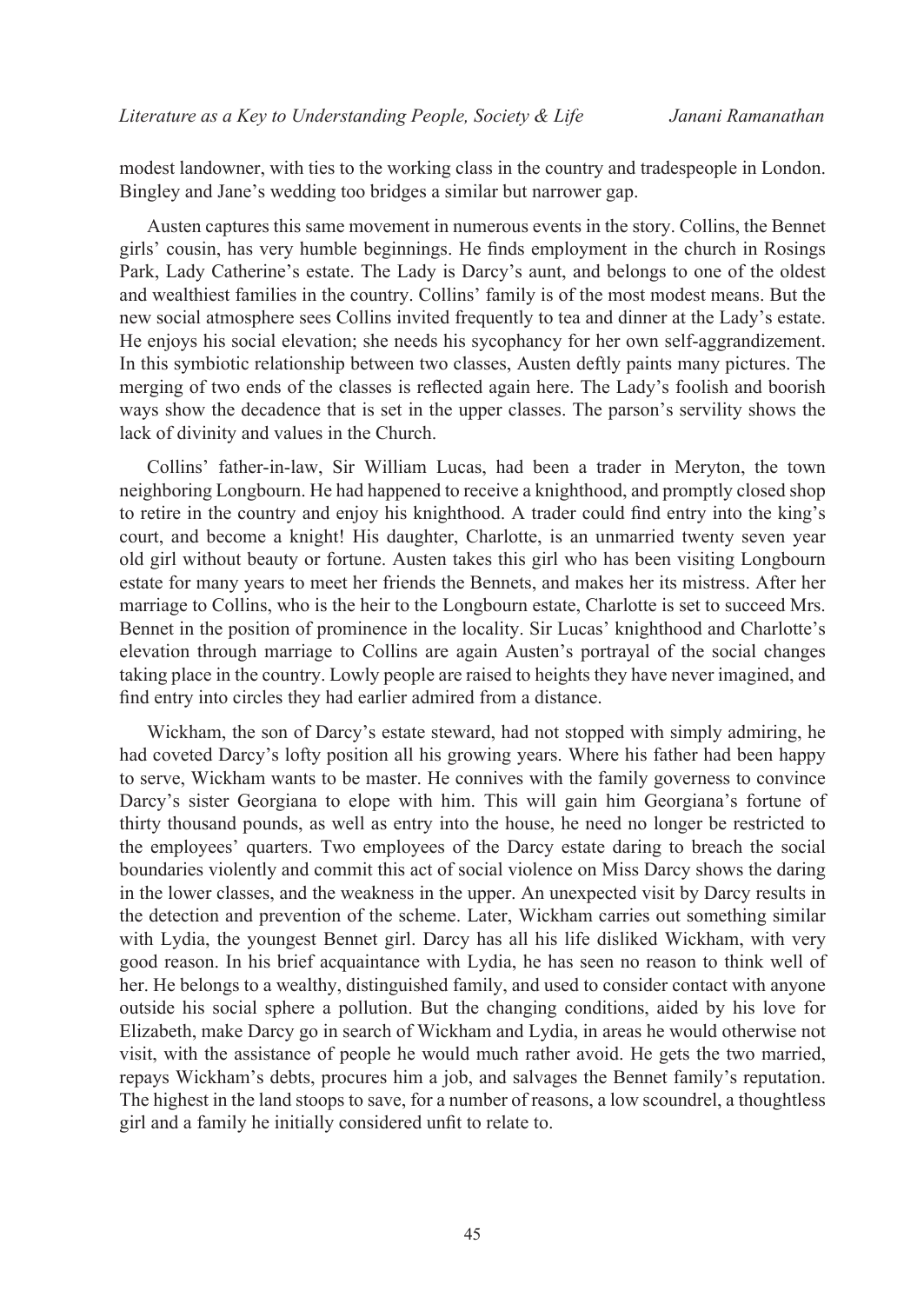Whereas the earlier generation among the lower classes was happy to be at the service of aristocrats, the next generation is no longer content to be in the subservient position. Forgetting for a moment Wickham's morals and values, one sees in his attitude the resentment of the lower classes to remain where they are. They want to rise, and what comes out as servile fawning in Collins' case expresses as devious stratagem in Wickham. The social climate permits Wickham his ambition. He is not called out to a duel by Lydia's family, he is not murdered or sent to jail. The Bennets and Darcys continue to support him and his wife, and grudgingly accept him into their family circle. It takes Austen's genius to make Darcy and the son of his former steward both sons-in-law and hence, in some regard, equal in the Bennet family.

*"The English aristocrat gave up his superiority, and saved his head, unlike his French counterparts who absolutely refused to bow down, and ultimately lost all."*

The shades of Pemberley, the Darcy estate would be polluted, fears Lady Catherine de Bourgh, because of her nephew Darcy's connections with the Bennet family. She is titled, and even higher than Darcy in the social order. She is forced by circumstances to go to Longbourn, to attempt to bully and coerce Elizabeth into giving up Darcy. When her threats fail to have any impact on Elizabeth, Lady Catherine is unable to comprehend it! She is steeped in class consciousness, and tries to maintain the old order. She is unable to understand, let alone accept, change. But her attitudes and beliefs are fast losing ground, and in the face of the powerful changes taking place in society, she and her opinions are swept aside.

The stratification of society was in fact based on real differences in cultural attainment. A class that owned vast acres of land and great wealth had the leisure and means to improve itself culturally and intellectually. This further widened the social differences between itself and the rest of the population, and raised real barriers to compatibility and harmony between the classes. These differences were self-reinforcing. The barriers which egalitarian modern society today tends to dismiss as mere prejudice did exist, as Lady Catherine insists. The long gradual decline of aristocracy leads us to overlook the real cultural attainments which characterized their ascendency and long period of social dominance. However, the barriers were fast becoming flexible, thanks to developments in science, trade, travel, empire building, education and economic progress. That is how the sons of traders are able to enter higher social circles and daughters of country attorneys can marry the landed gentry. To Lady Catherine's great indignation, Elizabeth does marry Darcy and enter Pemberley. She declares she will have nothing to do with the couple anymore. But eventually, she responds to her nephew and his wife's reconciliatory invitation, and visits them. In the story, she represents the last citadel of the old world order that crumbles, giving way to a more integrated and inclusive society. Austen shows how those who bowed to change, gracefully or otherwise, survive. Pemberley that had been the seat of the distinguished family of the Darcys is now open to the relations of Elizabeth. The runaway sister and her soldier husband visit.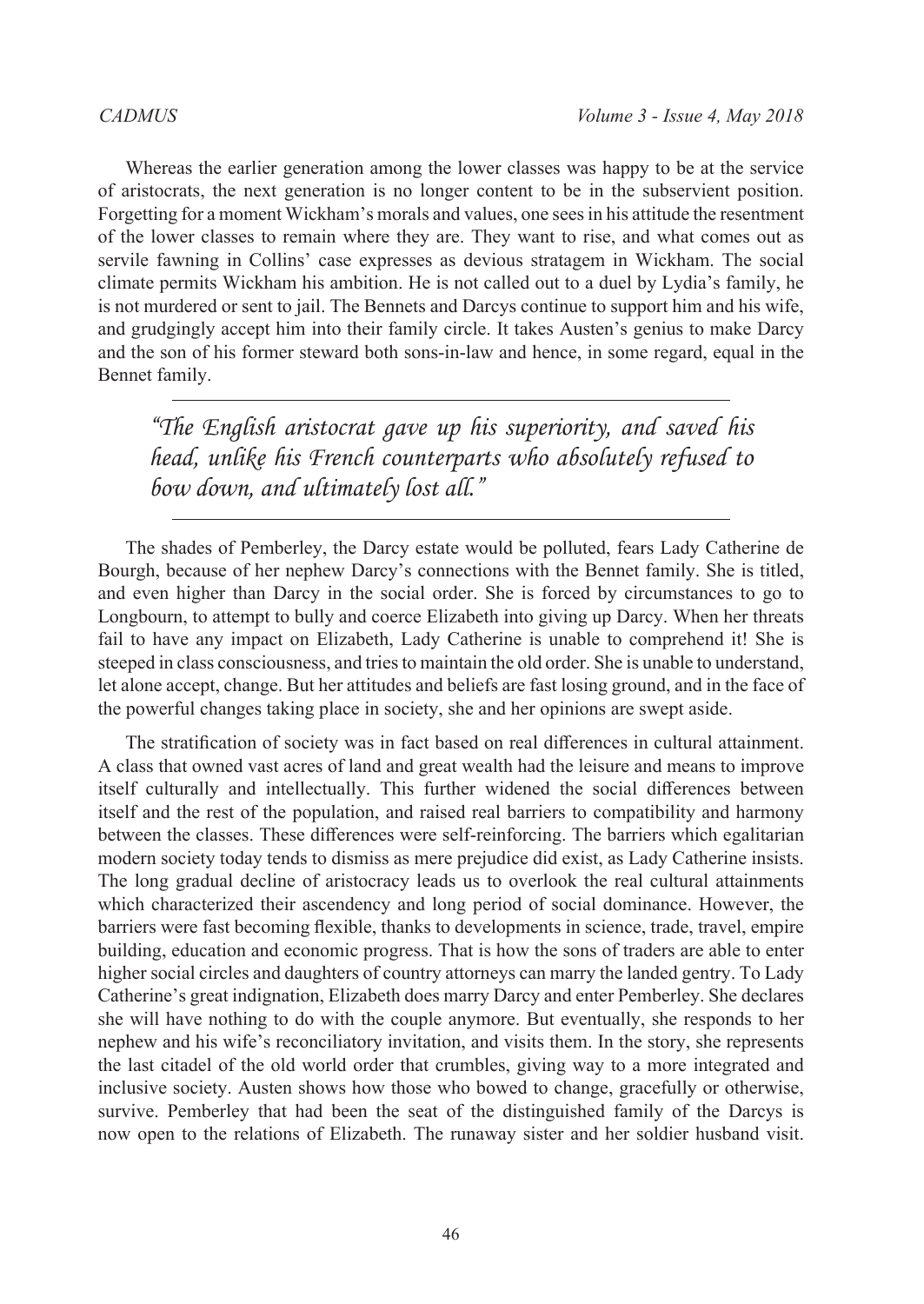Elizabeth's mother and aunt, the daughters of a town attorney, can come. Most welcome are her uncle and aunt, the Gardiners. This uncle in trade who lives in an unprestigious locality in London has impressed Darcy with his culture, refinement, intelligence and fine values. He makes Darcy renounce the stereotypes he had formed of people outside his social sphere. A young man from one of the highest levels in the land receives an important lesson from a city tradesman, and is thankful for it. The English aristocrat gave up his superiority, and saved his head, unlike his French counterparts who absolutely refused to bow down, and ultimately lost all.

The British government had banned any mention of the French Revolution in fiction, and even if Austen had wanted to talk about it, she could not have. But instead, she depicted without commentary the changes that were taking place in British society, changes that had prevented a similar revolution there. *Pride and Prejudice* is the story of romance in the Bennet household, and Elizabeth and Darcy are its hero and heroine. But at the same time, *Pride and Prejudice* is also the story of the peaceful social evolution that took place in Britain, as a subconscious reaction to the movement across the Channel. Upward social mobility replaced the relatively static barriers that prevented social movement between the classes. Whereas in France, the impenetrable walls of class compelled violent revolution. This is one of the profound insights that can be drawn from the book about the social process that was taking place at that time, and about the process of social evolution in general. If one novel can provide us such a perspective of human history, what would a deeper understanding of all literature give us? And this perspective is only a fraction of what *Pride and Prejudice* itself can offer. The genius of Austen goes far beyond tracing social processes.

### **4. Human Psychology and the Individual**

Literature that is true to life offers intuitive knowledge about human nature, rarely found in textbooks on psychology, history or biography. Is everything that comes to us related to us in one way or another? Do we sanction, subconsciously, every act in our lives? Do aspects of the non-physical plane, such as our words, thoughts, emotions and attitudes have the power to manifest themselves in the physical plane? Does every outer event reflect the inner state of our consciousness? In *Pride and Prejudice*, Austen shows the unmistakable connections between the inner and outer worlds. She depicts five unique characters in the five Bennet girls, but at the same time shows us with mathematical precision how each of the five girls is a combination of the various characteristics of Mrs. and Mr. Bennet.

Mr. Bennet belongs to the landed gentry. He is an educated and well-bred gentleman, with an estate and a comfortable income. He has high values and principles. He is not mercenary. On hearing that Elizabeth is engaged to Darcy, he warns her against marrying for money. Later when he learns the truth about the man, he respects Darcy's character, not his wealth or status. He has been born and brought up in plenty, and has no petty traits. He is also intelligent. From just reading Collins' letter, he can make out that the man is an absurd mixture of servility and self-importance. He is perhaps the one person in Meryton who sees through Wickham from day one. His daughters are immensely relieved, and his wife wildly happy on receiving the news of Lydia's marriage. But Mr. Bennet sees the truth behind the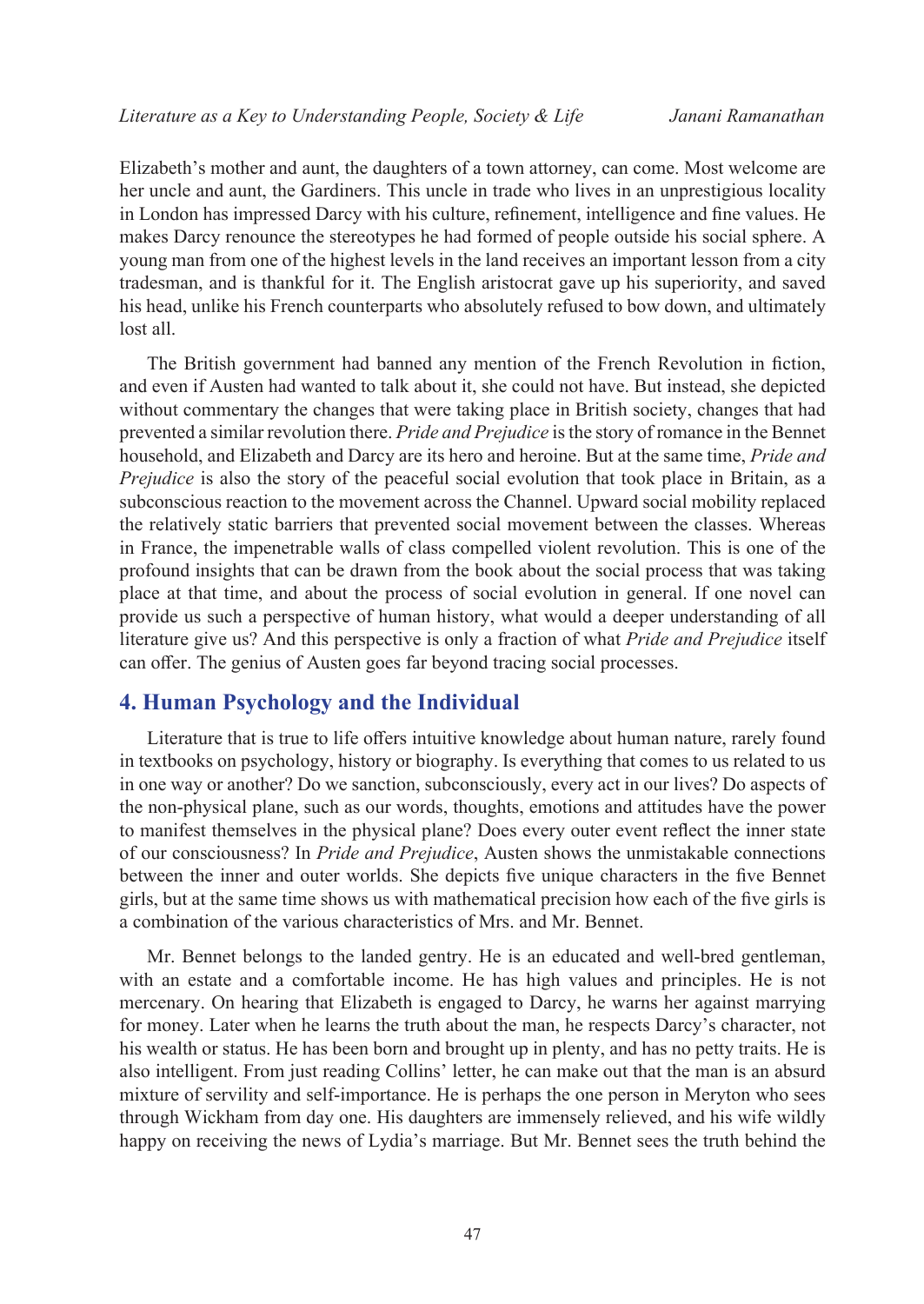development. He realises that a huge amount of money must have changed hands before this can be brought about. He declares "Wickham's a fool if he takes her with a farthing less than ten thousand pounds". If he can see through Wickham, then why does he not stop his daughter Lydia from going to Brighton? Mr. Bennet does not because he cannot be bothered to take the trouble. Having erred in his choice of wife, he prefers to distance himself from her ambitions and schemes, taking refuge in books in the solitude of his library rather than facing her in open combat for supremacy in the daily life of the family. Mr. Bennet is content with watching and being amused, he does not act. Be it Mrs. Bennet's lack of sense, Lydia's wild behavior, Jane's disappointment, or Elizabeth's concerns, he is a bystander, laughing silently. He has failed to provide for his family. He does not attempt to control his wife or discipline his daughters. He refuses to exert himself. He lacks the energy and mental will for the task. His wife is a quite perfect contrast to him.

Mrs. Bennet, the beautiful daughter of a country attorney, has married a land owning gentleman and risen in society. She wants her five daughters to rise further. She relentlessly pursues the task of finding suitable—that is wealthy—husbands for her girls. Her aspiration is so great she simply seems to draw eligible men from all parts of England towards Longbourn. While her husband thinks and understands more, and talks and acts less, Mrs. Bennet wastes no time in exercising her mind. She believes only in taking initiative. She is strong, seems to have infinite energy, and never gives up. When Bingley arrives in town, she plans and schemes to make him fall in love with Jane. Her constant mood swings and irrational behavior are beyond others' understanding. She has no sense of social propriety. She is only aware of what she wants.

The five Bennet girls are all unique, each with her own characteristics. Jane is pleasant, beautiful, and thinks well of everyone. Elizabeth is a strong individual, intelligent and with positive values. Mary is dull and lacks energy. Kitty is petulant and irresponsible. Lydia is foolish, strong willed and full of energy. But none of them have even a single aspect of their nature that cannot be traced to one or the other of their parents. Jane receives all her beauty from her mother. Like her, she is also without keen intelligence. She gets her natural goodness from her father. Like him, she is also without much energy or initiative. As a reaction to her mother's boorishness, she develops the opposite, a pleasing social behaviour. Next is Elizabeth who owes her strength of will and energy to her mother, and intelligence, positive values and pleasant manners to her father. If Elizabeth has got the best combination from her parents, the exact opposite seems to have been reserved for the next daughter. Mary's foolishness is her mother's; her lack of energy is her father's. Kitty knows about Lydia's planned elopement, but does not bother to inform her parents. Such irresponsible behaviour is from the father. She finds nothing wrong in eloping, her sense of right and wrong coming from her mother. Lydia is irresponsible in not giving a thought either to her own or her sisters' future before eloping. This again is like her father. All the rest of her nature, the impulsiveness, initiative, foolishness and wild energy, are from the mother.

Austen goes further in her analysis of human character. One likes the child who is most like oneself. Of Mrs. Bennet's two great characteristics, her beauty and foolish impulsiveness, she has passed on one to her eldest daughter Jane, and the other to the youngest, Lydia.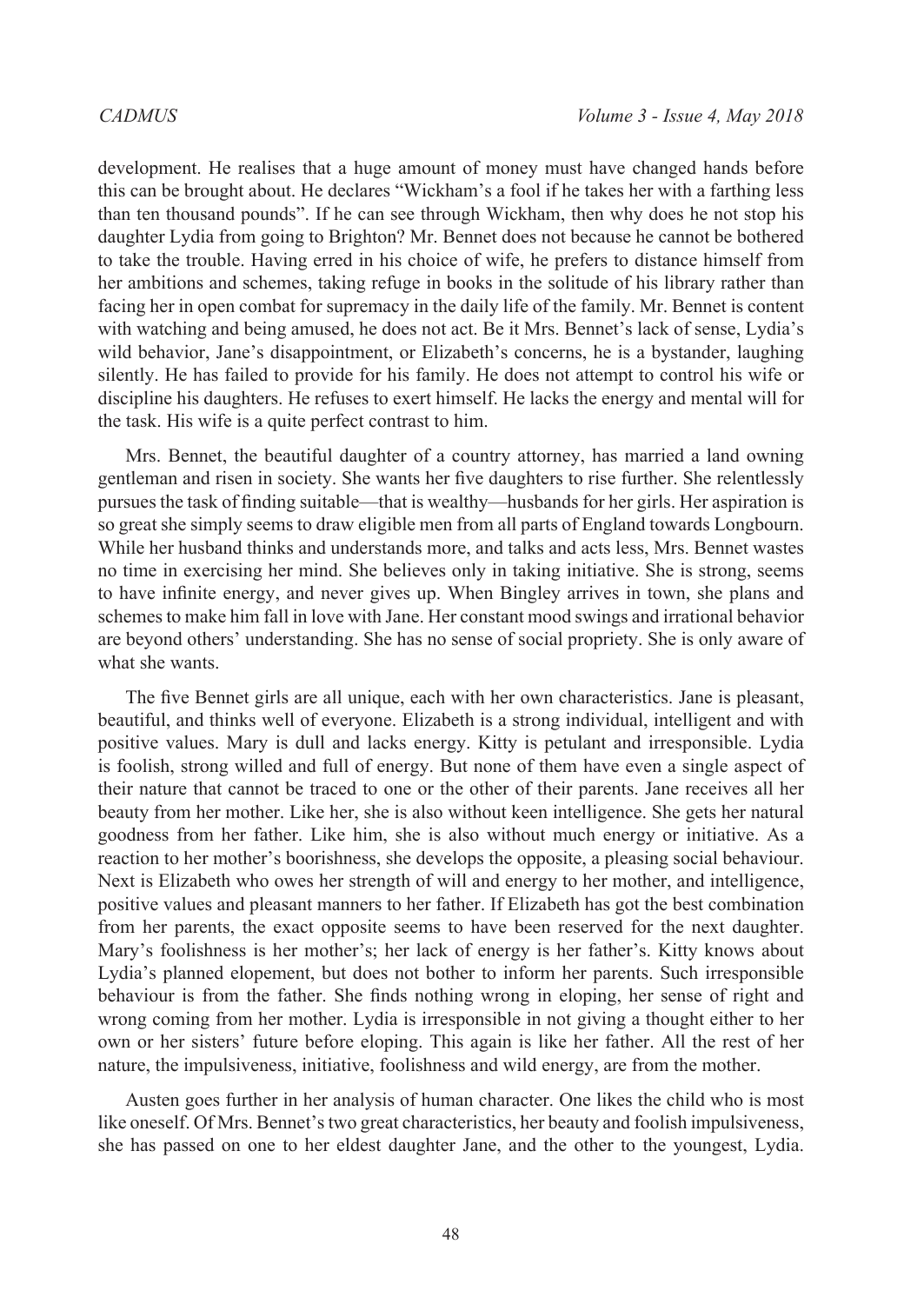Jane and Lydia happen to be her favourite children. Mr. Bennet is endowed with values and intellect that he has passed on to Elizabeth, sparing a little for Jane. Not surprisingly, his two favourite daughters are Elizabeth and Jane, in that order. Just as parents are able to identify most with the children who are like themselves, they seem to identify least with the children who are most like the partner, especially in a not so harmonious partnership as in the case of the Bennets. Elizabeth is the least favorite of Mrs. Bennet's, and Mr. Bennet is glad to keep a distance from Lydia.

*"Experiential, subjective truths that touch the emotions have a greater learning impact than abstract scientific knowledge in a textbook."*

There is a constant tension, sometimes humorous, sometimes bitter, between Mrs. and Mr. Bennet. When Mrs. Bennet and her daughters return from the assembly where they meet Bingley for the first time, Mr. Bennet is unusually awake late in the night, waiting for their return. With an astonishing insight for a young unmarried woman to perceive in parental relations, Austen tells us that Mr. Bennet stays up hoping to hear that his wife is disappointed in Bingley. A good marriage for one of his daughters would be welcome, and he shares his wife's concern for their future. But the rivalry with the wife is so intense that it overrides even his goodwill for his daughters. He would like to see his wife's plans stymied even if that means disappointment for the girls. So he would like to hear that Bingley turned out to be a disappointment, there is no chance of one of his daughters profiting by the new connection, and Mrs. Bennet has no reason to celebrate. He displays the same behaviour when Elizabeth rejects Collins' proposal. Charlotte gets engaged to Collins instead, leaving Mrs. Bennet disappointed and enraged. Mr. Bennet has five unmarried daughters on his hands, the estate is entailed to cousin Collins, neighbour Charlotte Lucas is to become its mistress. But all that Mr. Bennet cares for is to enjoy his wife's disappointment. Apart from the rivalry between Mrs. and Mr. Bennet, this tension is also an outcome of the marriage between the two classes to which they belong, the working class that is striving to rise and the upper class that is struggling to accept the new world order.

Austen has captured such minute elements of human psychology in her portrayal of the Bennet family. Shakespeare critic A.C. Bradley talks about Jane Austen's "*surpassing excellence within that comparatively narrow sphere whose limits she never tried to overpass... which... gives her in that sphere the position held by Shakespeare in his*." If such knowledge of human psychology can be learnt from one of the six novels written in Austen's narrow sphere, then what is the learning potential from Shakespeare and other great writers! Such knowledge is impossible to obtain from a textbook of psychology for the simple reason that experiential, subjective truths that touch the emotions have a greater learning impact than abstract scientific knowledge in a textbook. Such knowledge that touches the human emotions can be found only in literature. Take the first assembly at Meryton for instance. Bingley and Darcy have newly arrived in the neighbourhood. Bingley has just taken a house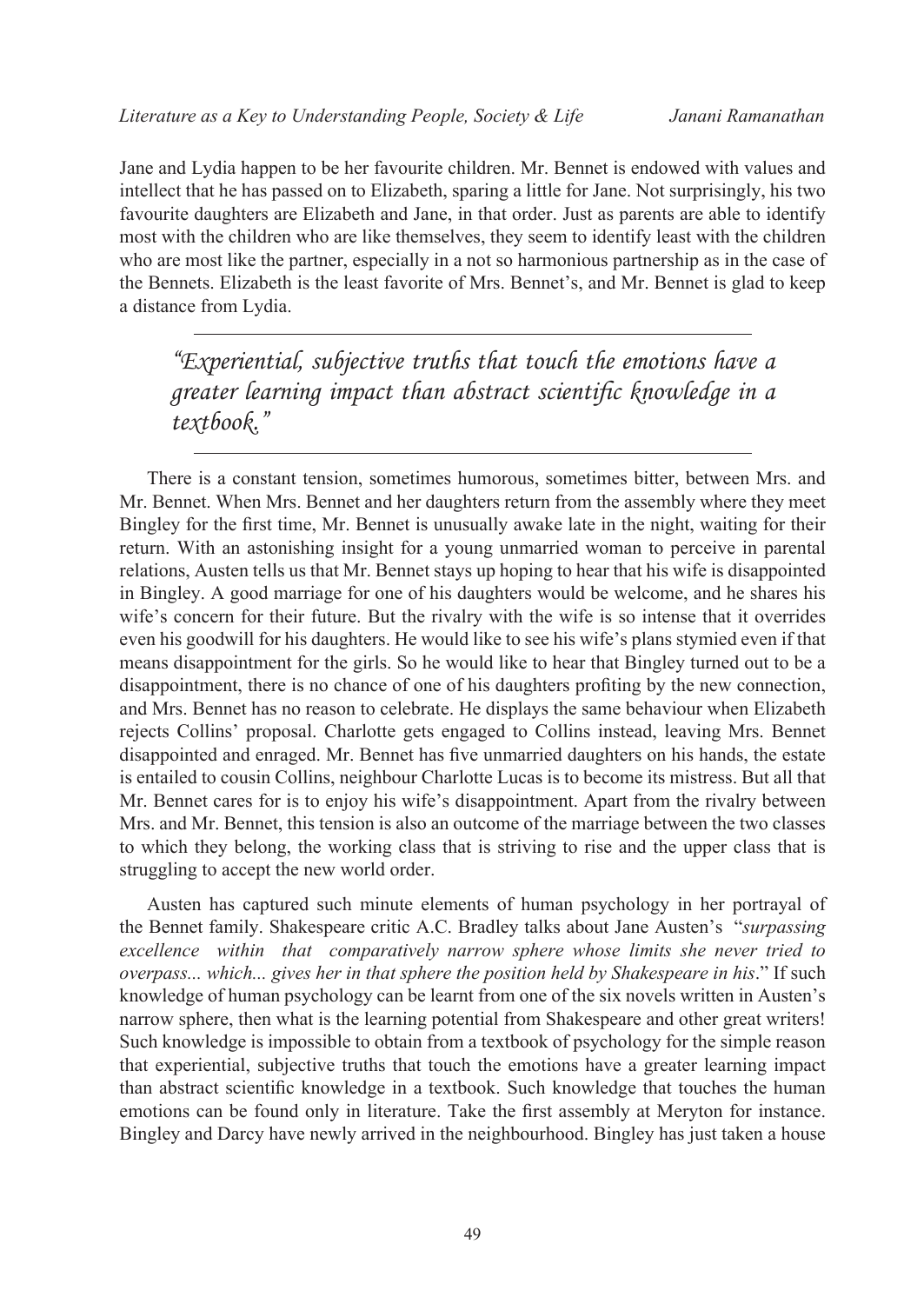of his own. He has been invited to a ball. Everyone seems to take an interest in him. He is dancing with the prettiest girl present, Jane. All these make a usually tractable person who waits for Darcy's approval before taking a step actually give Darcy an order. He finds Darcy standing by himself, and says he will not have him stand in a "stupid" manner. *You had much better dance*, he orders his friend, offering to introduce Jane's sister to him. This is the one occasion in the entire story spanning a year where we find Bingley speaking in this way to Darcy. Darcy usually takes decisions, and Bingley complies, even in matters such as whom Bingley should fall in love with, and whom he can marry. But this temporary aberration, which Austen's genius captures with the alertness and clarity of an expert photographer, results from the momentary reversal of their fortunes. Darcy stands alone, while Bingley is clearly adored by the crowd and has a very pleasant and beautiful girl for a dance partner.

Darcy gives an uncharacteristic response in return. In a voice loud enough to be overheard by Elizabeth, he curtly describes her as just 'tolerable' to look at, and dismisses Bingley's offer saying dancing with her would be a punishment to him. An educated, wellbred gentleman from a wealthy and distinguished family speaks ill of a country girl in her hearing, and insults her in public. It appears inexplicable, unless Darcy is really as boorish as Elizabeth comes to believe. The truth is that Darcy is attracted to Elizabeth. The attraction is subconscious and therefore not under his control. The dislike of Meryton's common vulgarity is a well-formed conscious attitude which he is proud to proclaim. The ungentlemanly act of expressing his opinion so loudly that Elizabeth could overhear it, is not in his character at least the conscious part of it—but beyond his control. This initial act at their indirect contact announces the inner conflict that will possess him and compel him to propose to her at Hunsford almost against his will and it anticipates in the beginning the final outcome of the story. But why? The rude act is reflective of the internal turmoil in Darcy. He hates to move in social circles outside his own. But he makes Bingley his friend and accepts the invitation to go to Hertfordshire. He claims that he does not enjoy the company of the country people, yet he accompanies Bingley to the dance. He believes in the superiority of his class, but he finds in Elizabeth and some of her friends and family qualities that he can admire. He does not want to fall in love with Elizabeth, but he is unable to stop himself. He cannot embrace change, although he knows he has to. This internal conflict in Darcy results in the insulting words. He does not intend to hurt or offend her, but the jarring words are an echo of the inner clash between his mind and emotions. He thinks he should not marry her for her family and her class, although he loves her. This is not mere story telling or artistry. It is intuitive perception of human character and life.

As almost universally proclaimed, Darcy is Austen's best hero. Austen has a deep and mature insight into human nature that is far from romantic fantasy. It may or may not reflect her own personal experience in romance as some critics conclude. However, it expresses a clear dispassionate knowledge of the complexity of human character that exceeds in its subtle complexity the superficiality of most prevailing psychological theories. A deep study of literature, be it Austen, Shakespeare or any other writer, can make real and concrete to our experience what scholarly articles only theoretically describe.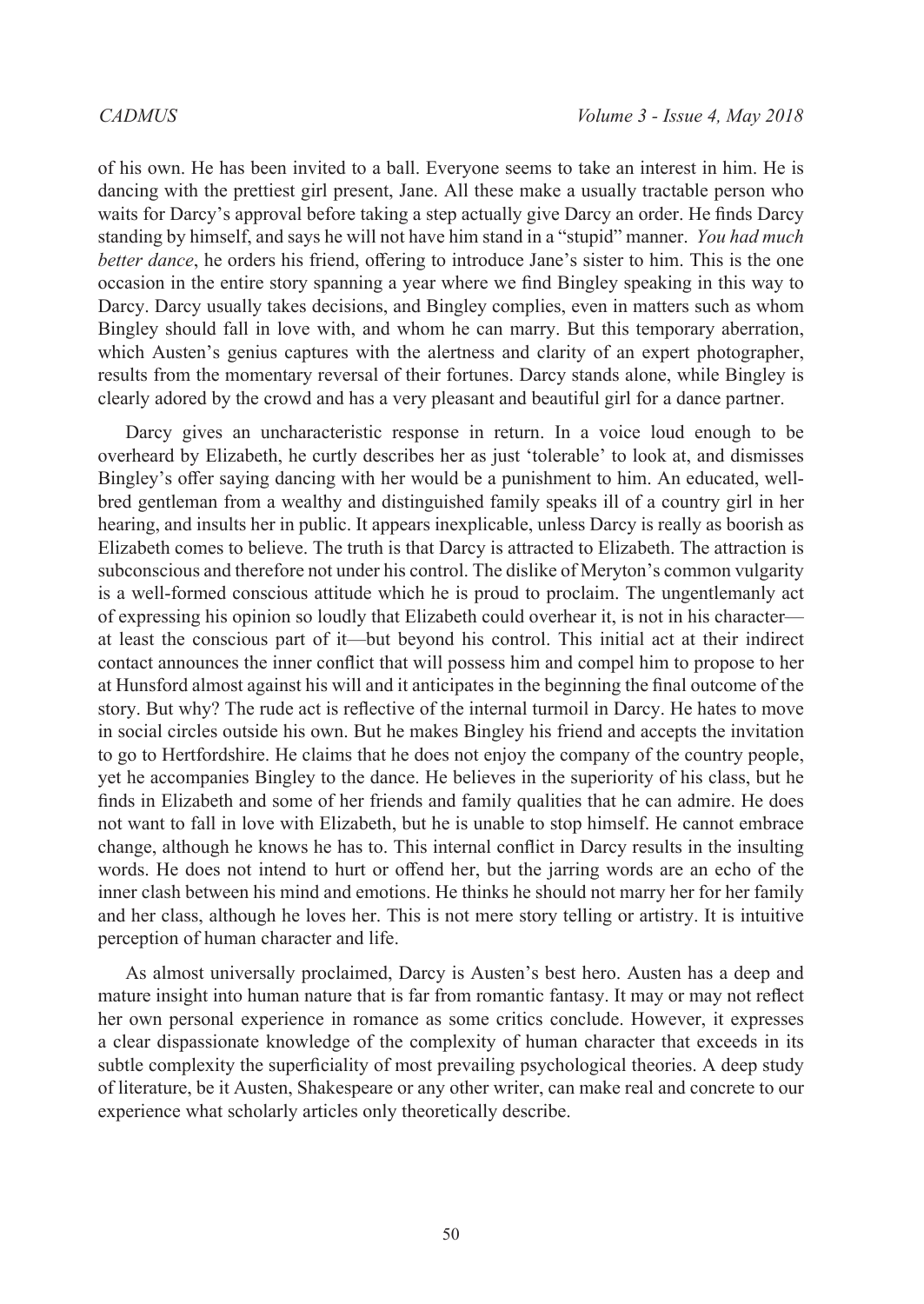### **5. A New Science of the Arts**

Every story has a beginning. 'Once upon a time', 'In the year 1856', 'There once lived in a village', 'In the kingdom of', 'It was a sunny morning', and so on. We accept that as the beginning of the story. We read it from that point and do not ask what happened before that time, why does the story start in that year and not a year earlier, why is it set in this city and not that, why is the protagonist given that name and not any other, or why does this family have exactly this number of children, and not one more or one less. We accept the given conditions as the beginning of the story and go on to trace the causality of subsequent events from that point onwards. We do not question why the story begins where it does.

Science does not know why there was a Big Bang. Physicists extrapolate backwards in time to one picosecond, a trillionth of a second after the Big Bang, and explain the universe, the development of its electronuclear force and magnetism, the formation of all matter from the hydrogen nuclei to the stars and planets, up to the evolution of plant and animal life. But they still do not know why there was a Big Bang, or what existed before that.

Biologists try to explain everything from the advent of the first living cell onwards: when and where life first appeared, how the plant kingdom became diversified, how animal life first appeared in the sea and then spread and evolved into complex species, how some species became extinct and others adapted and survived. But any effort to explain how that first carbon compound came to life as a living cell is purely speculative imagination.

Even an infinitesimal difference in the atomic bonding of an element such as Hydrogen or Carbon would have left Earth without life as we know it today. So what determined those right conditions? Physics starts with constants and explains matter. Biology starts from the first living cell and describes life. But Science does not have an answer to the question, 'How and why did it all begin in the first place?'. Science describes these phenomena as singularities, but description is not explanation. Naming phenomena is not knowledge.

All physical science is based on the past determining the future, but today, a new science has emerged, the science of Anticipation<sup>2</sup>. The future is being studied to determine the present. It is now recognized that the future can shape and determine the present, whether consciously through our values, ideas, dreams and aspirations or subconsciously through our deepest fears and biological conditioning. If we take this science to study the arts, then, instead of beginning a story by implicitly accepting the initial conditions, a new and intriguing question arises: what happened before the beginning, before the Big Bang!

Austen's *Pride and Prejudice* begins with the arrival of the friends Bingley and Darcy in Hertfordshire. As we saw earlier, the characters reveal great insights into human psychology. Their actions and experiences also reflect the emerging social process. We can go further.

Countless are the lovers of this lively romance, yet few are those who have delved beneath its superficial charm, delightful humor, entrancing energy and emotional intensity to uncover the profundity of wisdom it contains. To the occidental intellect, society is an empty space, a playing field in which the separate and independent lives act and interact with one another.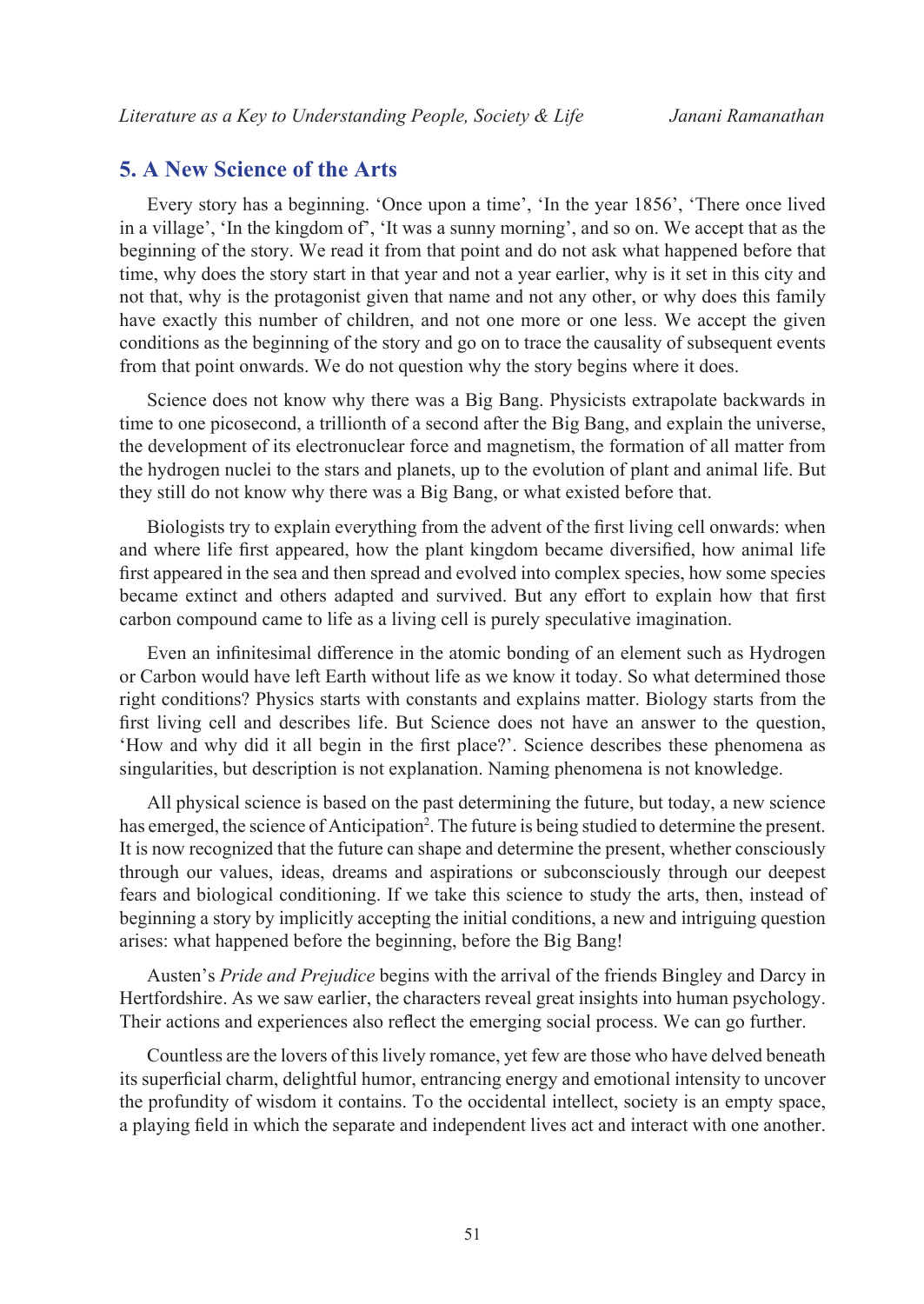But to the Asian mind, society is a living organism of which every individual member is an inseparable part, a universal unified existence, as real in itself as any living, breathing, feeling individual.

*"We need to delve deeper into the context, circumstances and individual character of the players to discover principles and forces that are concealed by the veil of chance and accident."*

Literary criticism is an Occidental science, an attempt to apply the analytic mental faculty to the comprehension of that which cannot be divided, for Life is an integrated whole that can only be understood in totality and in context. The limitations of analysis can be found even in the most profound works of literary criticism. Some great critics sense its importance but struggle to reconcile it with a rational view of life.

In Act IV of *Hamlet*, Hamlet's uncle, King Claudius, dispatches the young prince to England as a representative to the English king accompanied by two courtiers, Rosencrantz and Guildenstern, who have been secretly missioned by Claudius to ensure that Hamlet never returns alive to Denmark. Claudius' sealed letter to the English monarch denounces Hamlet as a traitor and threat to his realm and calls on the English king to remove the threat. On the ship to England, Hamlet awakes restless during the night. An intuitive suspicion prompts him to sneak into the cabin of the two courtiers, unseals the king's missive and discover the fate that is awaiting him. He reseals the letter using the signet ring he bears as Prince of Denmark and replaces it.

So far, the story conveys the high drama and passion one would expect from great tragedy. But then something remarkable occurs. The following morning, the ship conveying Hamlet to England is attacked by pirates. In the intense combat that ensues, Hamlet boldly jumps into the pirates' ship demonstrating his leadership as prince of the realm. Surprised by the intensity of resistance they meet, the pirates withdraw to their own ship and the ships separate. Hamlet finds himself alone with the pirates, their prisoner. But once he reveals his identity and offers them a reward, he readily secures swift transport back to Denmark where he pursues his confrontation with Claudius that ultimately ends tragically in the death of Claudius, the queen, Laertes and the prince himself.

Commenting on this incident, A.C. Bradley<sup>3</sup> acknowledges the right of the dramatist to employ dramatic device reflecting the admission of chance in the course of tragedy. Bradley's profound insight into human nature exceeds that of all but the greatest psychologists and sometimes seems to rival that of Shakespeare himself. But his view, like our own, is obscured by the narrow perspective of early  $20<sup>th</sup>$  century scientific material culture. He never considers another explanation because he lives in an age in which knowledge of life has been reduced to a philosophical abstraction rather than a living vision of reality. He acknowledges accidents as a prominent fact of human life. He never considers the possibility that Shakespeare has perceived and is either consciously or subconsciously pointing to a deeper truth of life that can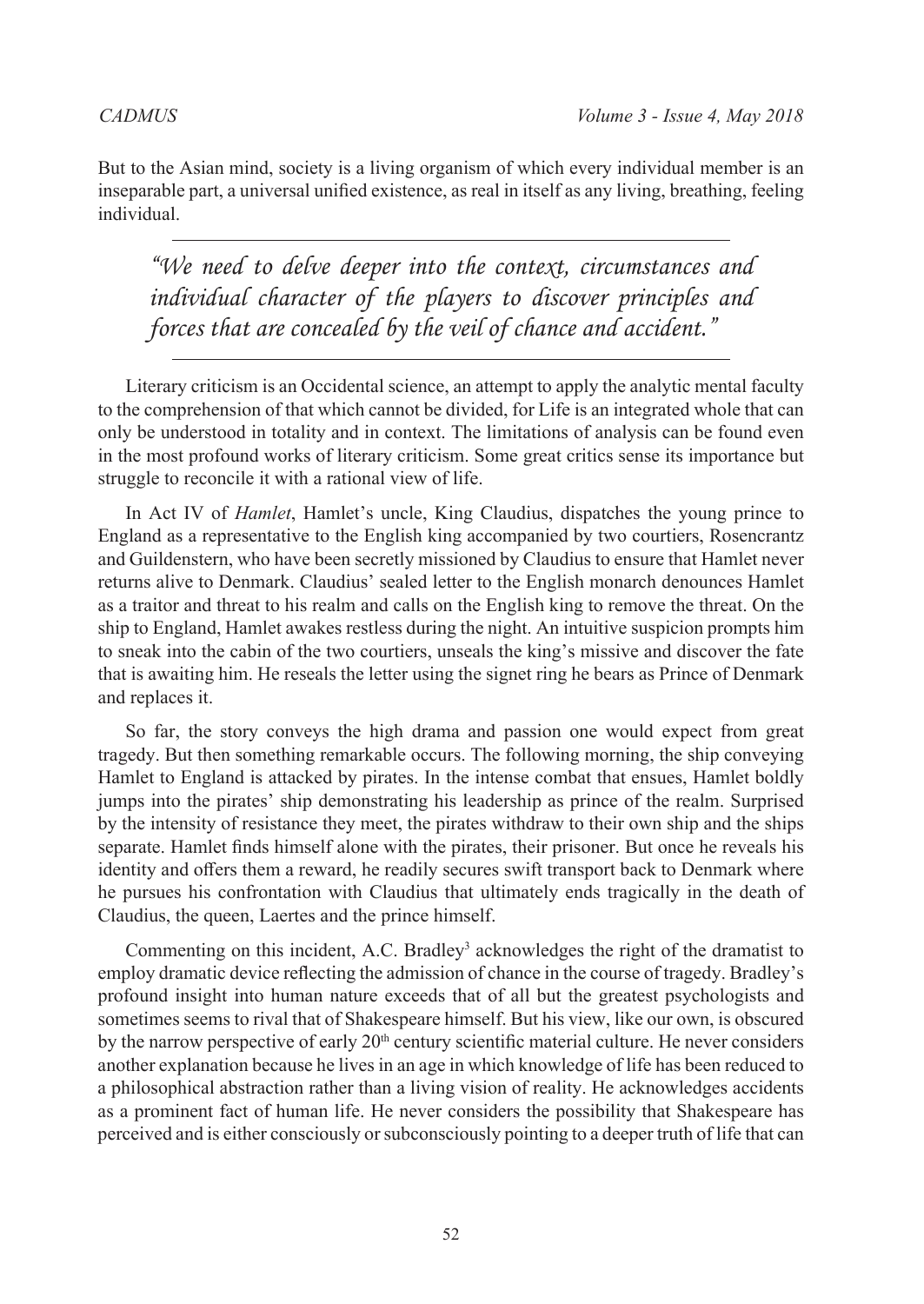attract our attention only when it occurs in circumstances that appear inexplicable according to any normal conception of causality. A cursory review of the great literature of the world reveals that these works are replete with such inexplicable incidents, unnecessary and avoidable to the logical mind, irrational and implausible to the scientific intellect, other than as expressions of the inherent uncertainty and randomness of life, but natural and extremely common to the vision of those who perceive the deeper workings of life in its integral reality.

If the determining influences of fate, chance and accident are all we can learn from such incidents in great works of literature, we may well have grounds for questioning their greatness. But it is not. For awakening to the reality of the unexpected and inexplicable is only the first step in the revelation of the character of life and the greatness of the author's vision of it. We need to delve deeper into the context, circumstances and individual character of the players to discover principles and forces that are concealed by the veil of chance and accident. *Pride and Prejudice* can be used as raw material for that inquiry. Without psychology, philosophy, or intellectuality, it reveals a relationship between our subjective thoughts and feelings and the response of life around us. Not only *Pride and Prejudice*, any of Shakespeare's plays or the works of Hugo, Dumas, Trollope, Hardy, Tolstoy or the great Indian epics *Mahabharata* and *Ramayana* suffice for the purpose of discovering the character of life and its ruling principles. Literature has amassed vast volumes of experiential knowledge of human nature acting in life. It is a great field for studying not only human psychology and sociology, but also understanding the relationship between our inner thoughts and the external acts in life.

Of course, without the arrival of Bingley and Darcy at this place and time, there is no story, no *Pride and Prejudice*. We can give a plausible explanation in hindsight, much as by looking in the rear view mirror, we can tell where we have been. Bingley has come into a considerable fortune. He enjoys the respectability that comes from being a wealthy gentleman, and would like to take on the trappings of that class. He would like to go to the country for the summer, to a place not too far away from the attractions of London. He would like to rent a large house, until he is ready to buy an estate of his own. He needs to cultivate friendship with a man from the highest circles in the land, as Darcy is. He wishes to own a carriage, indulge in shooting and have a life style appropriate to his newly found status. He happens to receive a recommendation about a place in the country at a short distance from London. But none of these reasons distinguishes Bingley's coming to Hertfordshire, selecting the estate of Netherfield, when Jane, twenty-three years of age, beautiful and good natured, is waiting to find a suitable man she can love and marry. Science, in such a situation, assumes it is singularity or chance. But is it possible that the key to the whole story of *Pride and Prejudice*, and similarly, to many stories including those of our own lives, is in understanding why that first step was taken? And then go on to understand the next step, and the next step?

Early in the story, the Bennet girls go out for a walk and have an interesting encounter. Their cousin Collins, who is on a two-week long visit, accompanies them. The youngest Bennet girl, Lydia, seeks news about one of the soldiers who have just been posted in the nearby town of Meryton. Their father is eager to be rid of the annoying company of Collins. So he encourages all the girls to go out, taking their cousin with them. Meanwhile, Bingley and Darcy set out towards Longbourn to call on the Bennets. Bingley particularly wants to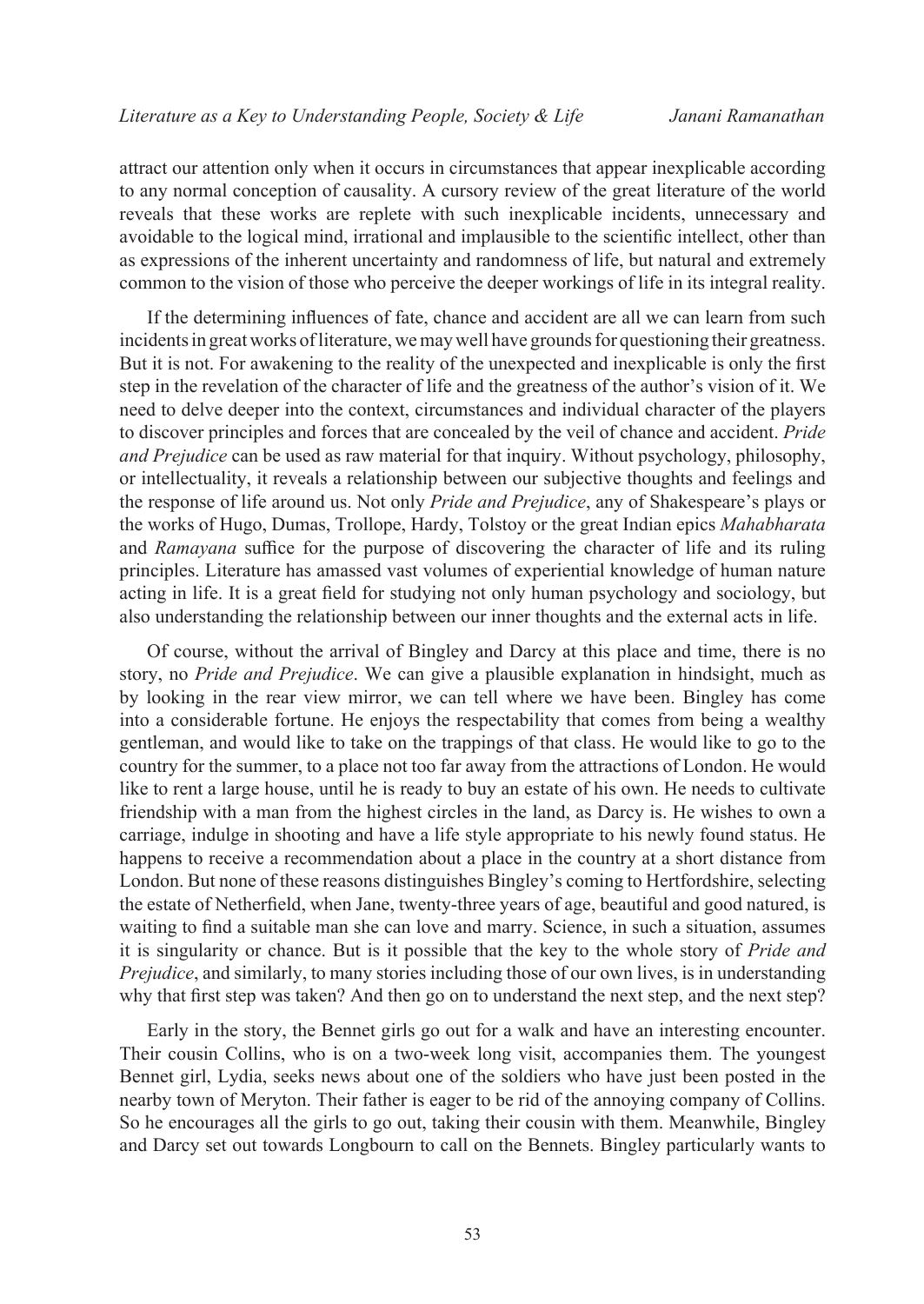meet Jane, who has just recovered from an illness. As the girls enter Meryton, their attention is caught by the good looking and charming soldier, Wickham. Just as they exchange greetings, Bingley and Darcy ride into town and come upon this group. Here are three parties, comprised of people who have been acquainted for periods ranging from a few weeks to a few minutes. Darcy and Wickham alone have known each other since childhood. They have always had a turbulent relationship, and would like to avoid each other. The Bennet girls did not know of Wickham until they meet him in town. They did not expect to meet Bingley, and do not care to meet Darcy. Collins is without any other expectation than to marry one of the elder Bennet girls. Life brings this disparate group together as they all walk or ride into Meryton at the same time. At the end of the story, they have all become interconnected through marriage. Bingley and Jane are married. So are Darcy and Elizabeth. Collins marries his cousin Elizabeth's friend Charlotte, and through his cousin, becomes related to Darcy. The soldier ends up married to Lydia. Wickham who tried and failed to become Darcy's brother-in-law by eloping with Georgiana ends up as his brother-in-law through Elizabeth's marriage to Darcy. Seven of the eight people who are to become related thus, are brought together by life a year earlier, without their conscious will or intention. A chance event? An amazing coincidence? A dramatic literary technique used by the author? Luck? Or is there another explanation? Does life indicate the end subtly in the beginning?

In saying Austen wrote fairytale endings, critics mean she gives everyone, or almost everyone what they want at the end of the story. In dismissing the outcome as romantic fantasy, we fail to recognize what every high achiever intuitively perceives—the power of aspiration for self-realization in life. In *Pride and Prejudice*, we definitely see that almost all get what they aspire for. Jane and Bingley wish to marry pleasant, mild mannered people, and they find each other. Elizabeth and Darcy wish to marry those they can respect and love. Their longings are fulfilled. Lydia gets a more than dashing husband, and adventure too in ample measure.. Wickham wants to become Darcy's brother. He hopes and fails to do so by marrying Georgiana, but succeeds through another path when he and Darcy marry sisters! Collins wants to be at the feet of aristocracy. He firmly establishes himself near it, first by acquiring Lady Catherine as his patroness, then when his cousin marries Darcy. Charlotte wants physical and social security, and she gets just that in her marriage to Collins. Mrs. Bennet wants her daughters married, and gets three of her five girls married in a single year. Mr. Bennet wants some peace and quiet, and the best for Jane and Elizabeth. Life grants him all these. Everyone's true aspiration is fulfilled. Are all our deep, intense aspirations similarly fulfilled in life? Even Lady Catherine, who claims that she loves to be useful, succeeds at least in this measure. In her attempts to prevent Elizabeth and Darcy's marriage, she unintentionally plays the role of a messenger and prompts Darcy to propose to Elizabeth. She has, indeed, been very useful, though not in the manner she intended!

When news of Bingley's arrival comes and the Bennet family is excited at the thought of a marriage, Lydia exclaims that she would like to be the first in her family to get married. And she becomes the first! After her elopement with Wickham, the two are caught and a marriage is hastily arranged. Do all our words come true? We see an instance of the same phenomenon in the author's life. Austen wrote in a letter to her sister Cassandra, "I write only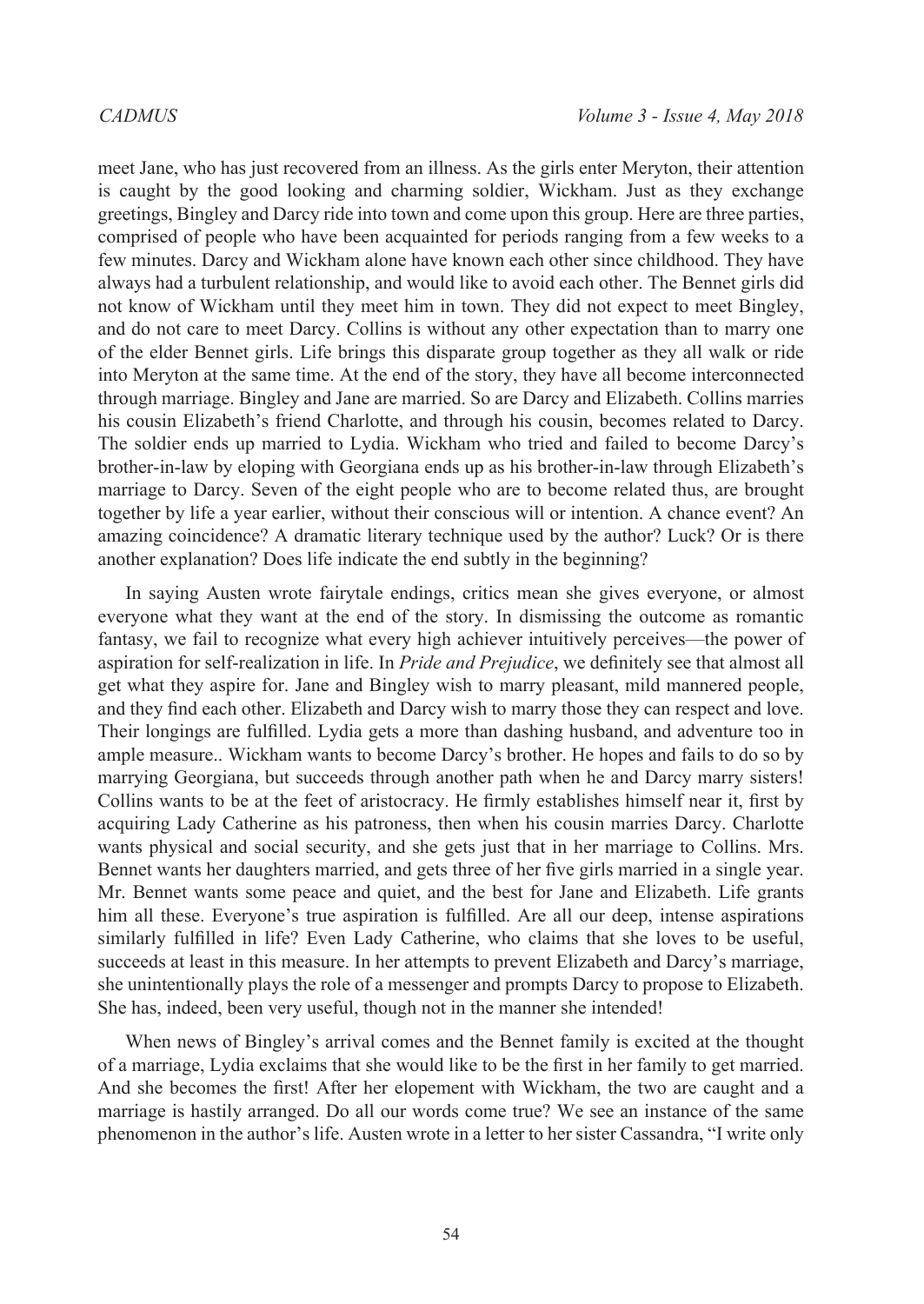for fame." This was in 1796, fifteen years before she was to have a book published. Till the publication of *Sense and Sensibility* in 1811, her readership was limited to her own family members and friends. So her mention of fame was more a facetious remark. 222 years on, life has obediently given Austen spectacular fame. And just as she implied that she was not writing for profit, she was granted about 600 pounds from the publication of four novels in her lifetime, nothing more. But numerous stage and movie adaptations, sequels and spin-offs, museums that enshrine her life and societies dedicated to her works have given her just what she asked for, fame!

*"Reconciling art and science, the subjective and objective views of reality through literary criticism may well provide a means to transcend the limitations of a purely material life science and discover a true science of life."*

Bingley's sister Caroline teases Darcy over his future mother-in-law Mrs. Bennet, all the while hoping to marry Darcy herself. Unfortunately for her, the hypothetical joke comes true. Does life have a sense of humour? At the first ball, Bingley chooses Charlotte for the first dance. The choice turns out to be a subtle indication. Charlotte is the first in the story to be married, though not to Bingley! Does life always throw out such pointers? When Charlotte announces her engagement to Collins, Elizabeth responds with an unthinking, insensitive 'Impossible!' When she informs her family of her own engagement to Darcy, the same word is echoed. When we say history repeats, we have in mind large scale political happenings, mass movements, and events based on great ideals. Do even our little, individual acts repeat in our day to day lives? Is there a pattern to the repetition? Can literature give us the knowledge to make sense of apparent coincidences?

When Elizabeth is on a holiday with her aunt and uncle the Gardiners, she is persuaded by Mrs. Gardiner to visit the Darcy estate at Pemberley. Elizabeth last met Darcy at Hunsford when he proposed to her boorishly, she turned him down, and the encounter ended in a heated argument. Both of them had parted, wishing never to meet each other. But gradually, subconsciously their feelings have undergone many changes over the past few months. Elizabeth reluctantly agrees to go to Pemberley only after she learns that Darcy is not in town. However, once she sees the place, she is greatly impressed by the beauty and elegance of the house and the grounds surrounding it. She feels a twinge of regret for having turned down such magnificence. After hearing a glowing description of the master by Darcy's old housekeeper, Elizabeth is filled with a gentle sensation towards him, and a deep sentiment of gratitude for what he had offered in proposing to her six months earlier. After leaving the house, as Elizabeth is walking in the grounds, Darcy suddenly comes into view. He has returned a day earlier than planned. He is also a changed man now, and renews his relationship with Elizabeth after a long abrupt hiatus. Her recent change of attitude is immediately followed by a sudden change of circumstances. Does life respond to our deepest thoughts and feelings?